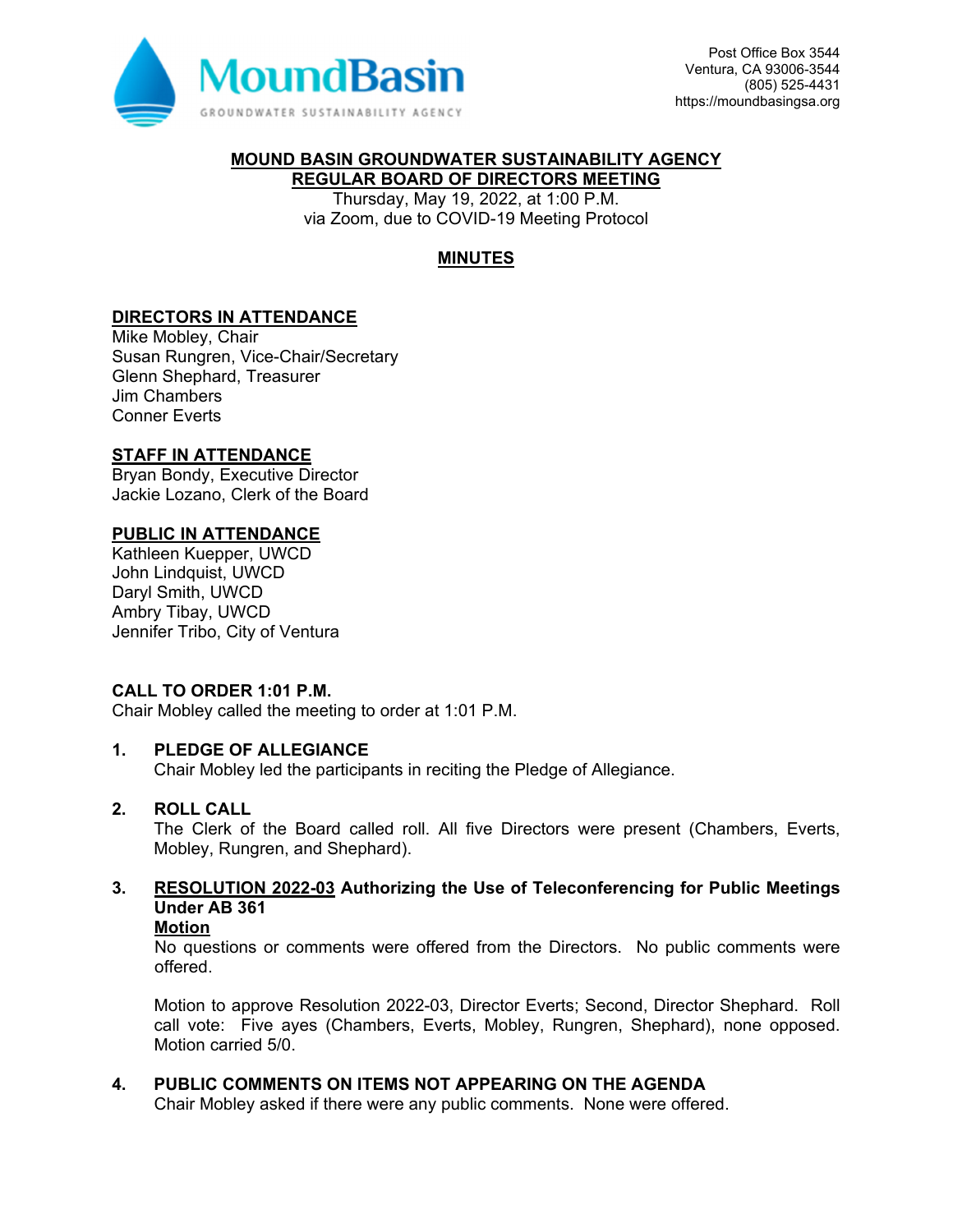Mound Basin GSA Board of Directors Meeting MINUTES May 19, 2022 Page 2

# **5. APPROVAL OF AGENDA**

#### **Motion**

Director Everts moved Agenda approval; Seconded by Director Chambers. Roll call vote: Five ayes (Chambers, Everts, Mobley, Rungren, Shephard), none opposed. Motion carried 5/0.

# **6. CONSENT CALENDAR**

#### **6a. Approval of Minutes**

#### **Motion**

The Board will consider approving the Minutes from the March 17, 2022, Regular Mound Basin GSA Board of Directors meeting.

#### **6b. Approval of Warrants Motion**

The Board will review the warrant payment registry for previously paid invoices and consider approving payment of outstanding vendor invoices.

#### **6c. Monthly Financial Reports Information Item**

The Board will receive monthly profit and loss statements and balance sheets for the months of March and April 2022.

Motion to approve and file the Consent Calendar items, Director Everts; Second, Director Shepard. Roll call vote: Five ayes (Chambers, Everts, Mobley, Rungren, Shephard). Motion carried 5/0.

# **7. BOARD MEMBER ANNOUNCEMENTS**

Director Rungren reminded the Board she is retiring effective May 31, 2022. Gina Dorrington will be replacing her. Two people being are considered for her replacement on the Mound Basin GSA Board, Betsy Cooper or Jennifer Tribo. The other Directors thanked Director Rungren for her service and congratulated her on retirement.

Director Chambers asked Director Everts about the Huntington Beach Desalination project permit. Director Everts briefly explained that it was voted down by the Coastal Commission.

# **8. EXECUTIVE DIRECTOR UPDATE**

Executive Director Bryan Bondy briefly reviewed the staff report regarding updates on Agency activities since the last Regular Board of Directors meeting. He added that construction is underway on the monitoring wells at the City of Ventura wastewater treatment plant.

Informational item. No comments or questions offered by the Directors. No public comments were offered.

#### **9. MOTION ITEMS**

# **9a. Fiscal Year 2022/2023 Budget and Multi-Year Budget Projection Motion**

Executive Director Bondy reviewed the budgeting assumptions and provided a brief overview of the draft budget for fiscal year 2022/2023 and the multi-year budget projection. Executive Director Bondy said the recommended actions are to approve